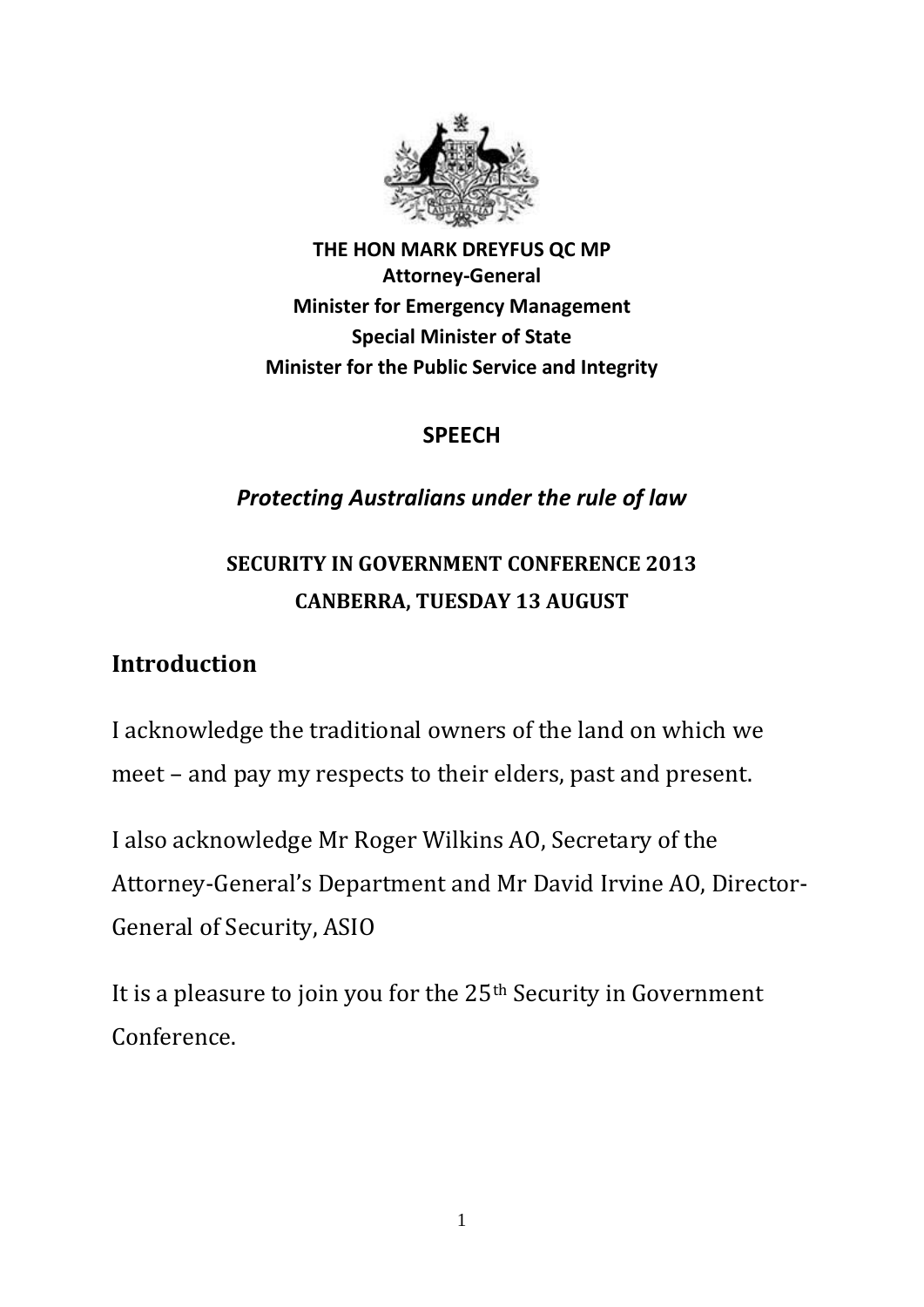This is regarded as Australia's premier event on protective security, having become very well established since its first gathering in 1987.

Let me begin by reiterating that there is no greater responsibility for the Commonwealth than safeguarding the security of the nation and its people.

Despite advances in standards of living, technology and globalisation we live in a world where there are individuals and organisations that wish to do our nation harm, whether it is by violent physical attack, damaging our economy or by undermining our values. These threats arise particularly from those who seek to engage in terrorism, violent extremism and malicious cyber intrusions against our citizens and our nation.

The hard and sometimes dangerous work of the dedicated men and women who serve in our national security and law enforcement agencies is essential to protecting our nation and its citizens from these threats.

There have been many successes and good news stories about our successes in securing our nation's security, some of which I will touch on this morning.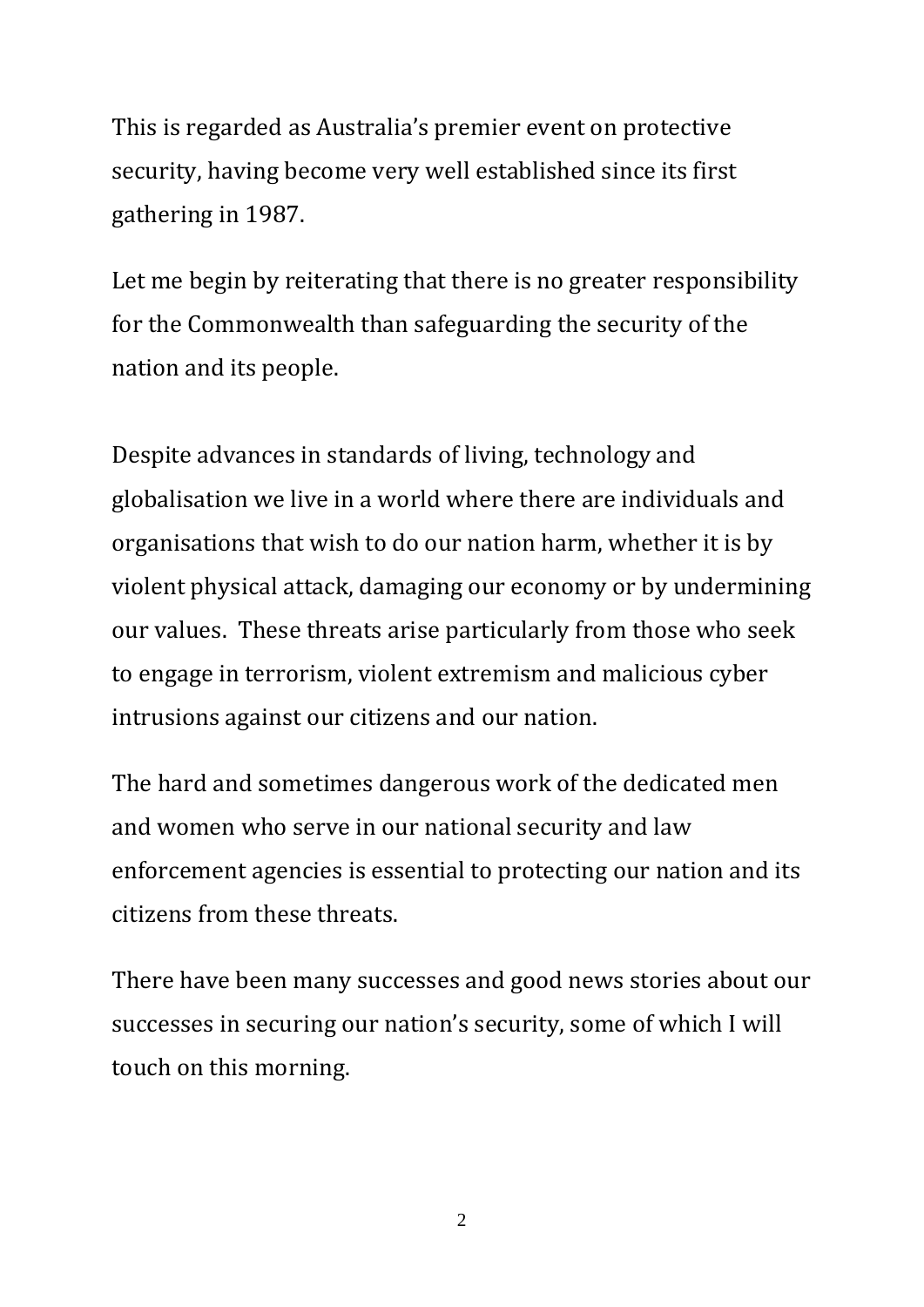But I want to begin by discussing some of the impacts and implications of the recent series of disclosures of classified information concerning the intelligence activities of the United States, one of Australia's closest allies.

These disclosures have given rise to concerns here about Australia's intelligence relationships with the United States and the United Kingdom, and more broadly, to concerns regarding how our intelligence agencies operate. Given the close relationship between the US and Australia, I am particularly concerned to ensure that those disclosures do not cause longlasting harm to Australia's ability to identify and respond to the many threats that our nation faces.

Some people have suggested that all of the disclosures by Mr Snowden and Mr Manning were some kind of 'whistleblowing'. Where an activity has been authorised under law and overseen by appropriate Government bodies and where no wrongdoing has been identified, the disclosure of information is not 'whistleblowing'. This is a critical point that is often overlooked in much of the media coverage of the release of classified information by Mr Snowden in particular.

Many people within the Australian community have a strong and entirely legitimate interest in knowing that our intelligence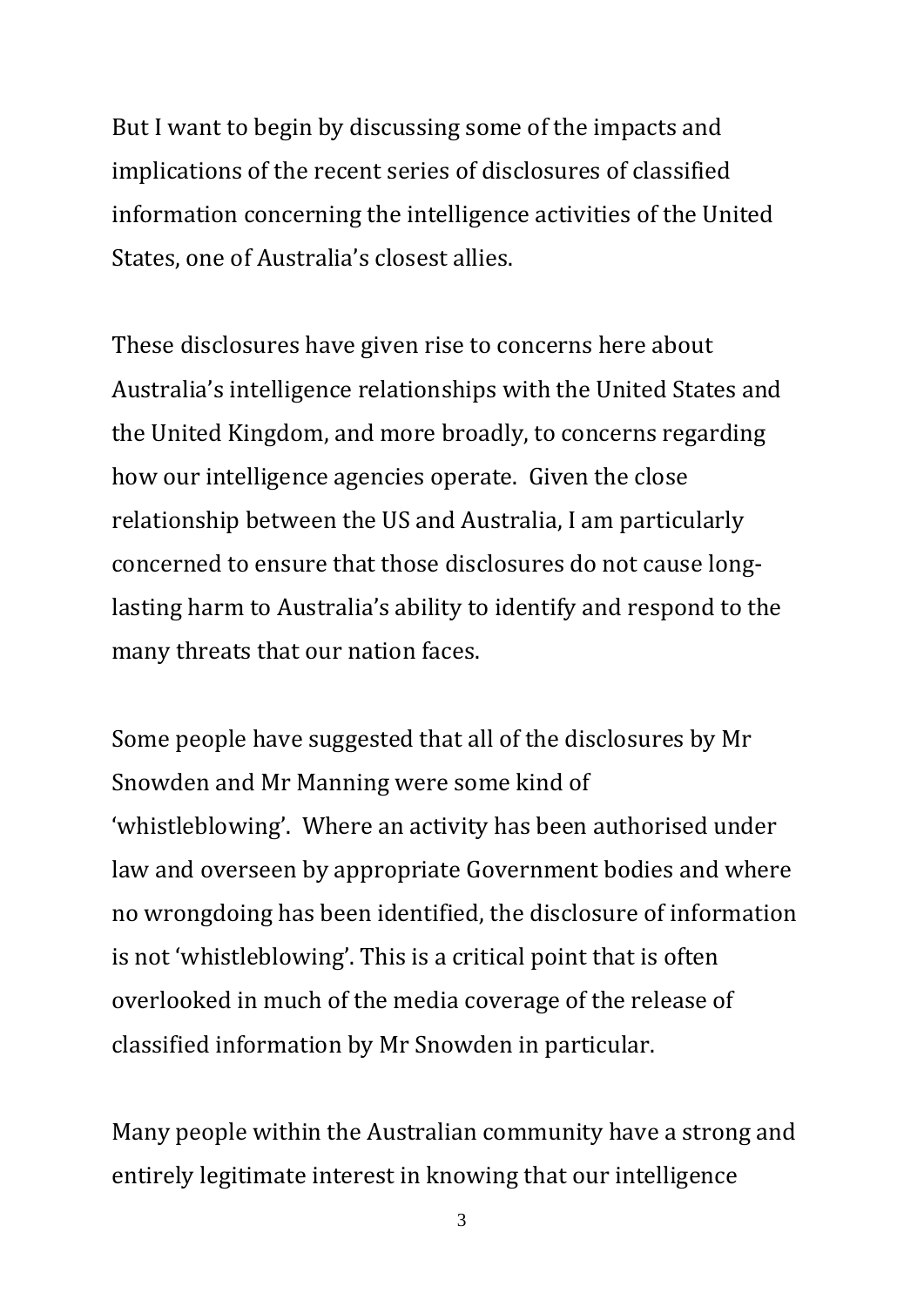agencies are operating in a manner that is first, lawful, and secondly, that strikes a proper balance between respect for the privacy and other rights of individual citizens on the one hand, and the need to ensure that our agencies are able to gather sufficient intelligence to safeguard our national security on the other. While these two competing interests will exist in a state of tension in a democracy such as ours, giving rise to a legitimate and ongoing debate about where the balance should be struck, these interests are not contradictory.

Today is an appropriate opportunity for me to state that Australia's intelligence activities *are* carried out in a manner that is consistent with our laws, that these activities are subject to appropriate and rigorous oversight, and that the overarching purpose of these activities is to protect and reinforce Australia's democratic values.

# **National security, crime prevention and the need for intelligence gathering**

Consistent with long standing practice, I am not going to discuss intelligence activities in detail, since to do so would potentially expose these important capabilities to those who would do us harm.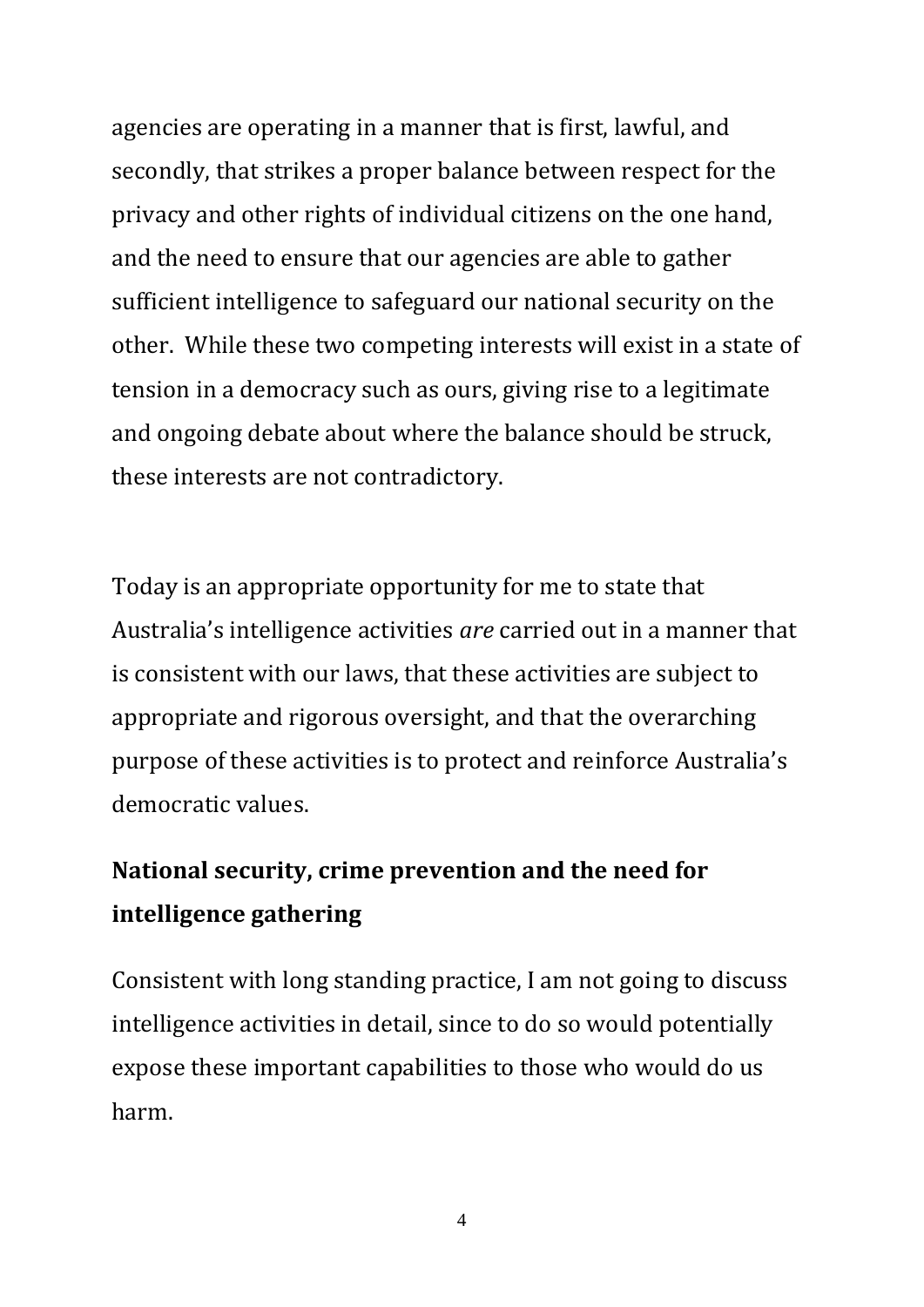What I will say is that Australian intelligence agencies have made a significant contribution to our safety by constant and careful assessment of possible threats. This work saves lives at home and abroad. This includes the work of the Australian Security Intelligence Organisation for which I am responsible, as well as the work of the Australian Secret Intelligence Service, and the Australian Signals Directorate, among others.

At least four planned terrorist attacks designed to achieve mass casualties on Australian soil have been thwarted by agencies since 11 September 2001. Our intelligence work contributed to the arrest of over 20 terrorists.

Intercepted information has played an important role in recent counter-terrorism prosecutions and in preventing planned terrorist attacks.

In 2008, several men who faced trial in Melbourne were convicted of being members of a terrorist organisation. These men were known at the time as the Benbrika Group. The evidence that the Benbrika Group was engaged in preparing or fostering a terrorist act was largely contained in 482 conversations that had been intercepted by our intelligence agencies, authorised by appropriate warrants that were put before the jury at trial.

The collection of intelligence is not only essential to protecting our national security in the traditional sense that I have just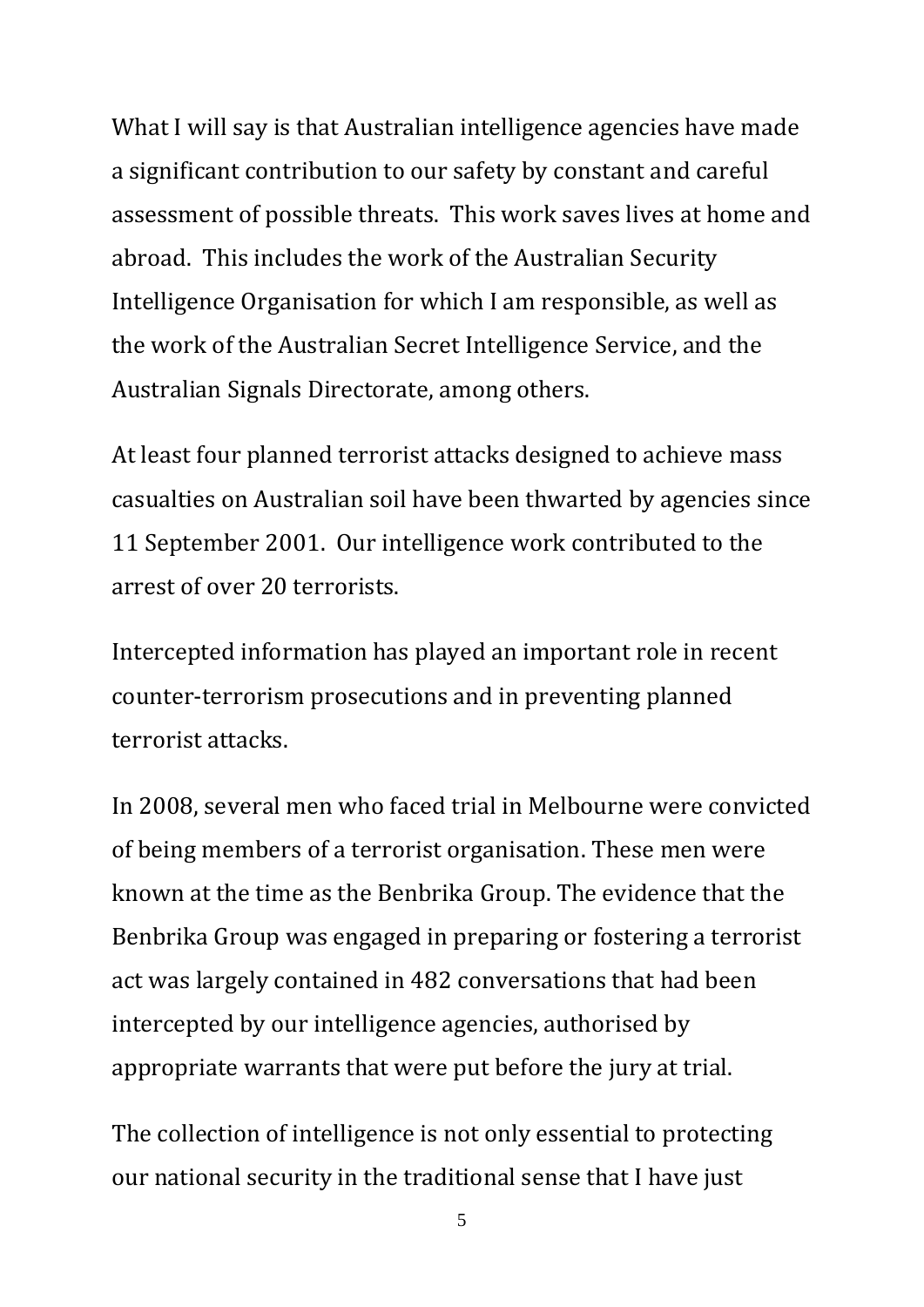described. Intelligence gathering is also essential to protecting the Australian community from serious and organised crime.

The Australian Crime Commission's report *Organised Crime in Australia 2013*, released at the end of July, noted that the rapid development of technology, and the increasing availability of that technology throughout the world, has significantly increased the reach of organised crime.

The internet has become an integral part of daily life for most Australians, from online banking, shopping and social networking, to using email and browsing the web. Organised crime has seized on the opportunity to exploit for criminal gain the growing use of the internet by Australians, so much so that cyberspace now needs to be policed with a vigilance comparable to that exercised in our physical world.

Needless to say, this new frontier has created new challenges for our national security and law enforcement agencies.

### **The role of interception in protecting our nation and its citizens**

It is imperative that our national security and law enforcement agencies have access to the right tools to carry out their functions. Telecommunications interception is one of the most effective means that Parliament has given our national security and law enforcement agencies to do their jobs. Although information

<sup>6</sup>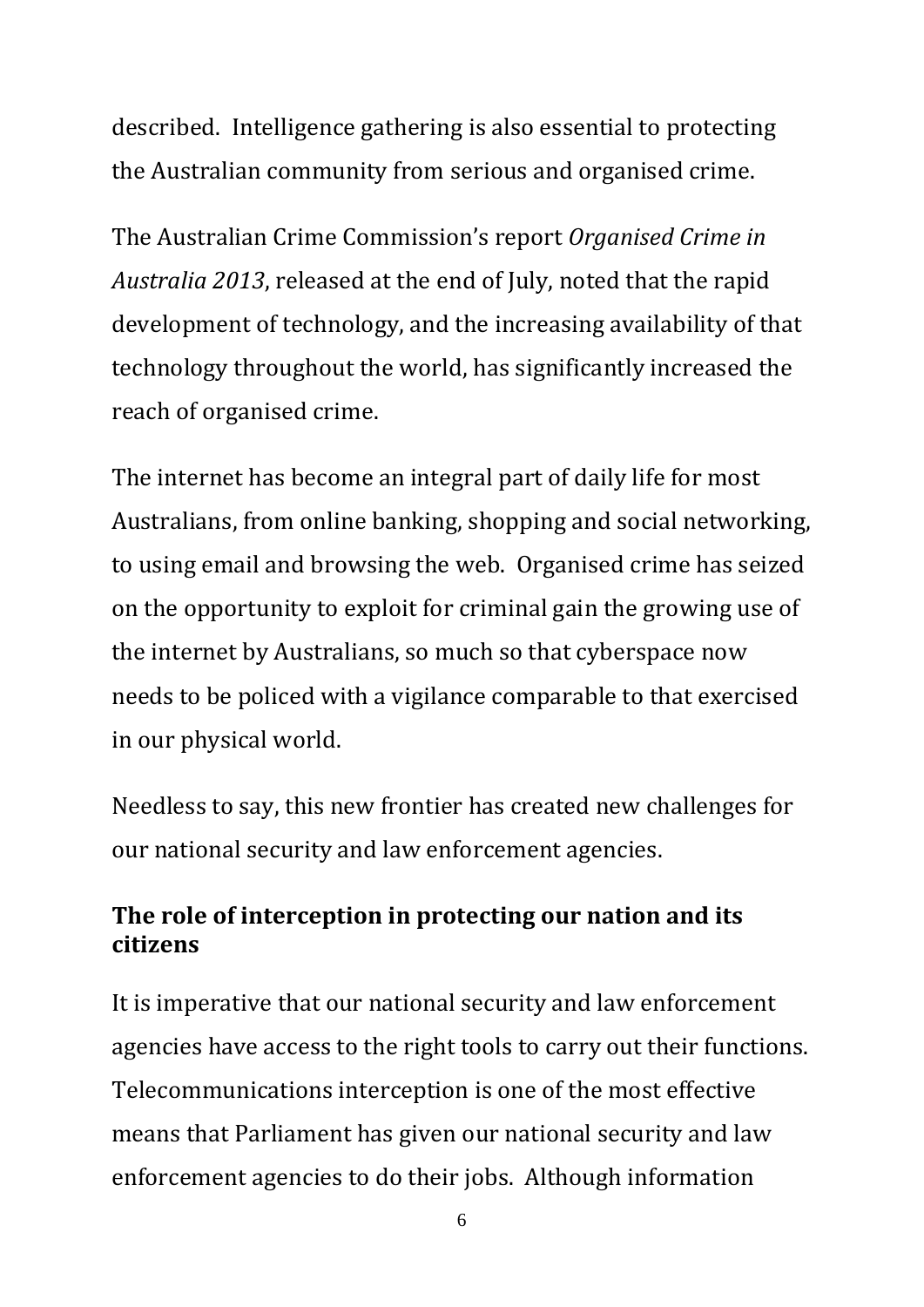technologies have evolved rapidly, interception continues to be as relevant today as it was when the current legislation commenced in 1979.

To illustrate the importance of interception, in the 2011/12 financial year there were 5,928 prosecutions and 2,267 convictions based on lawfully intercepted material. Most of those were for serious criminal offences.

These figures may actually underestimate the effectiveness of interception because a conviction can be obtained without the intercepted material being used in evidence, even if it was very important to the investigation.

Interception also allows agencies to identify criminal connections, co-conspirators and organised crime associates, and assists in establishing the methodology of criminal enterprises. It also plays an important role in identifying those involved in using or spreading child exploitation material, and those involved in sexual slavery.

### **Safeguards**

As I mentioned to at the outset of my remarks this morning, when talking about the challenges of securing the nation and its citizens it is important to also consider the issue of securing rights such as privacy.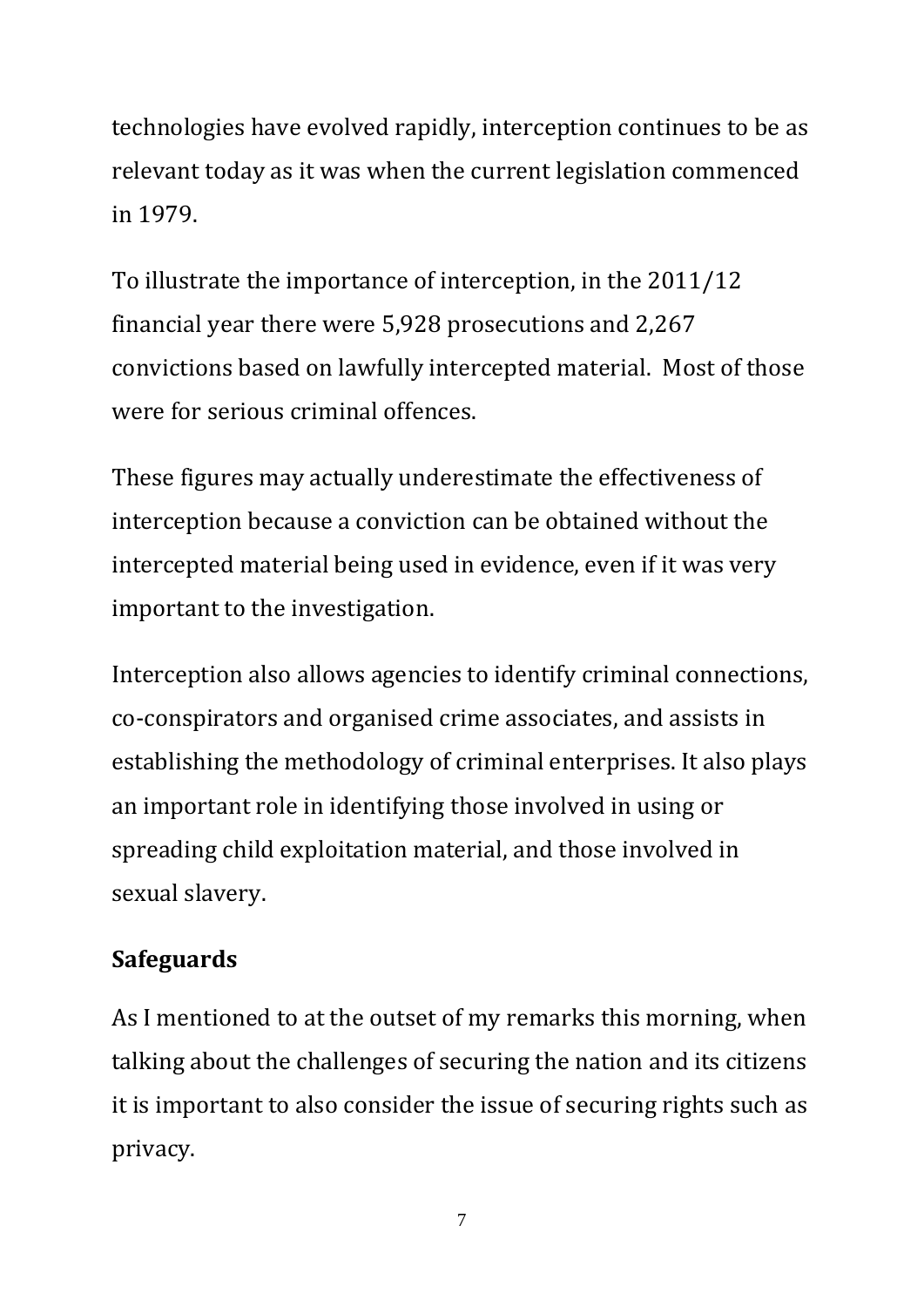This is not to suggest that privacy and security are in any way contradictory at a conceptual level. Both privacy and security are core values within our democratic society. We in Government have an obligation to protect the safety and security of Australians, and we also have an obligation to protect the privacy and freedoms of Australians.

This is because security is not an end in itself. Security is a condition that the state creates to enable its citizens to enjoy those rights and to live by the values that we hold dear.

For this fundamental reason, everything Australia does to combat terrorism, to combat violent extremism, to counter espionage and to promote and uphold a safe and peaceful country is carried out in accordance with the rule of law.

Everything our intelligence and law enforcement agencies do, is done to ensure that Australia remains a free, open and democratic society.

The legal and oversight arrangements of all Australian Government agencies should reassure all Australians that the privacy of their communications is appropriately protected.

It is entirely understandable that Australians want to know the answer to the question "who watches the watchers?". So I will now briefly explain some of the key legal arrangements that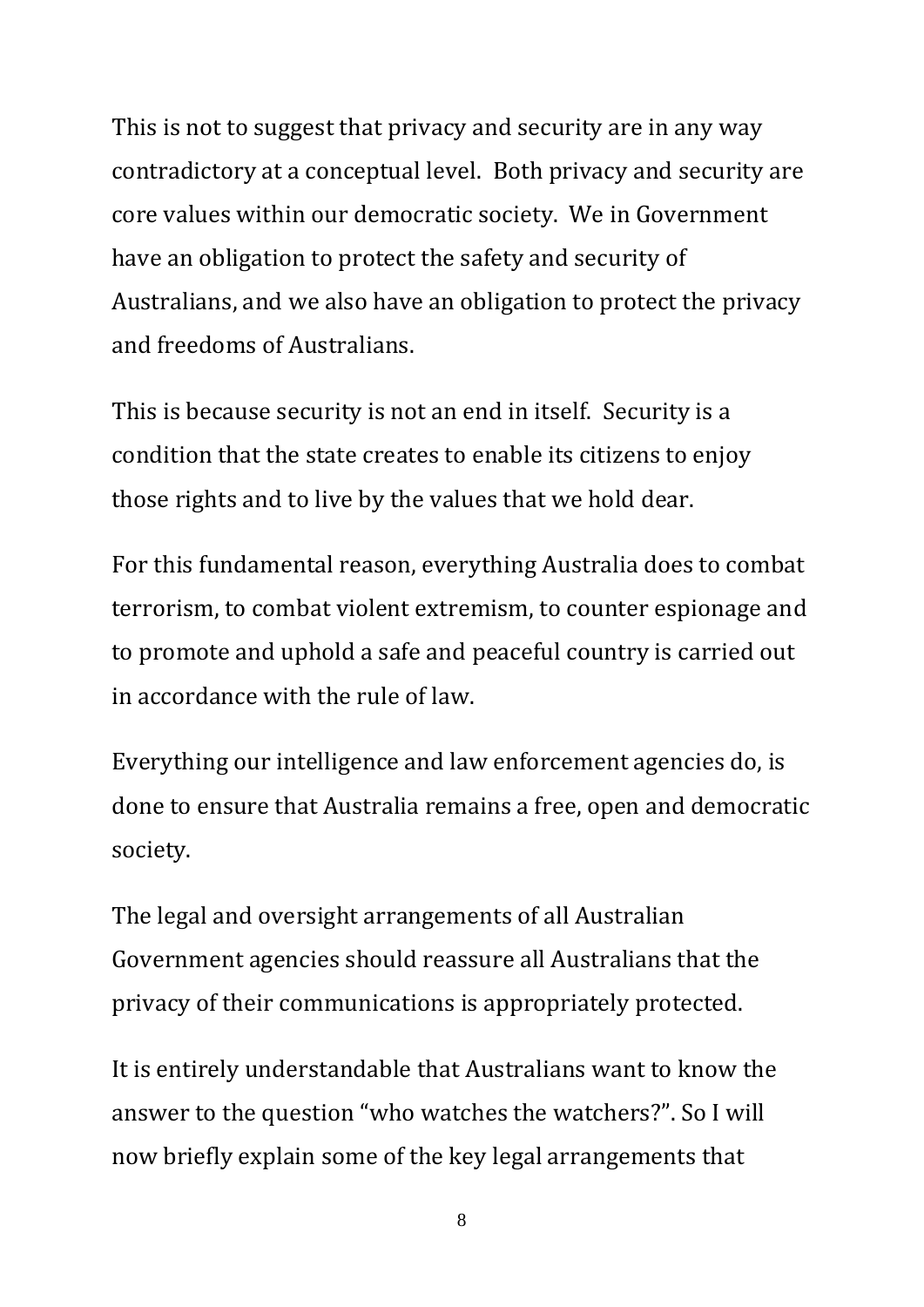ensure appropriate oversight of intelligence gathering by our national security and law enforcement agencies.

First, any access to communications in Australia must be in accordance with the provisions of the *Telecommunications (Interception and Access) Act 1979* and the *Telecommunications Act 1997*. It is the Interception Act that imposes a general prohibition on the unauthorised listening to or copying of communications in our country, while creating an exception to this rule that allows some Government agencies to lawfully access targeted communications provided that they obtain a warrant.

This means that telecommunications interception is only carried out under warrants issued by independent issuing authorities, including me as Attorney-General in the case of national security warrants. The use of interception is closely scrutinised through this system of warrants.

However, the answer to the question "who watches the watchers?" goes well beyond the warrant system under the Interception Act. There is a comprehensive network of oversight and integrity agencies. All of those agencies have access to the intercepted material, and some in turn have their own power to obtain interception warrants to investigate public malfeasance. I will speak about these bodies in more detail a little later.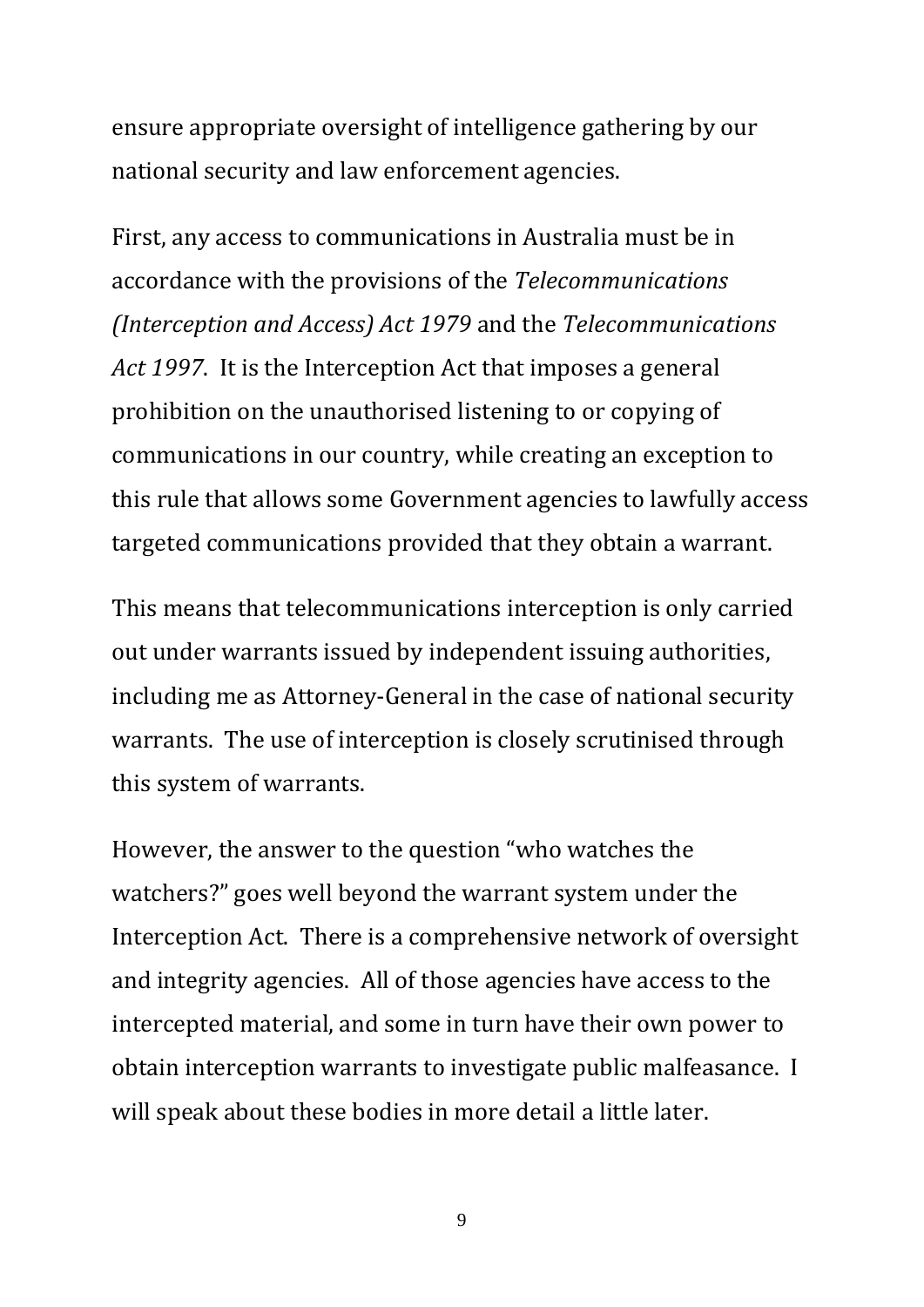### **Safeguards on intelligence agencies**

The recent politically-motivated leaks of intelligence information have created an atmosphere of some scepticism towards intelligence agencies. I want to reiterate that Australia's intelligence activities are carried out in a manner that is consistent with our law, and for the purpose of protecting Australia's democratic values.

When working with our allies the sharing of information is simply a necessity. But I can assure you that there are strict limits on Australia's sharing of foreign intelligence with our allies.

The Australian Intelligence Community's intelligence gathering is governed by legislation including the *Intelligence Services Act 1997*, the *ASIO Act*, as well as the *Telecommunications (Interception and Access) Act 1979* and the *Telecommunications Act 1997* that I mentioned earlier.

It is important to be aware that there is a clear distinction between the work carried out by ASIO, and the work of our foreign intelligence agencies.

Intelligence Services Act agencies such as the Australian Secret Intelligence Service and the Australian Signals Directorate are required by law to obtain specific authorisation either from the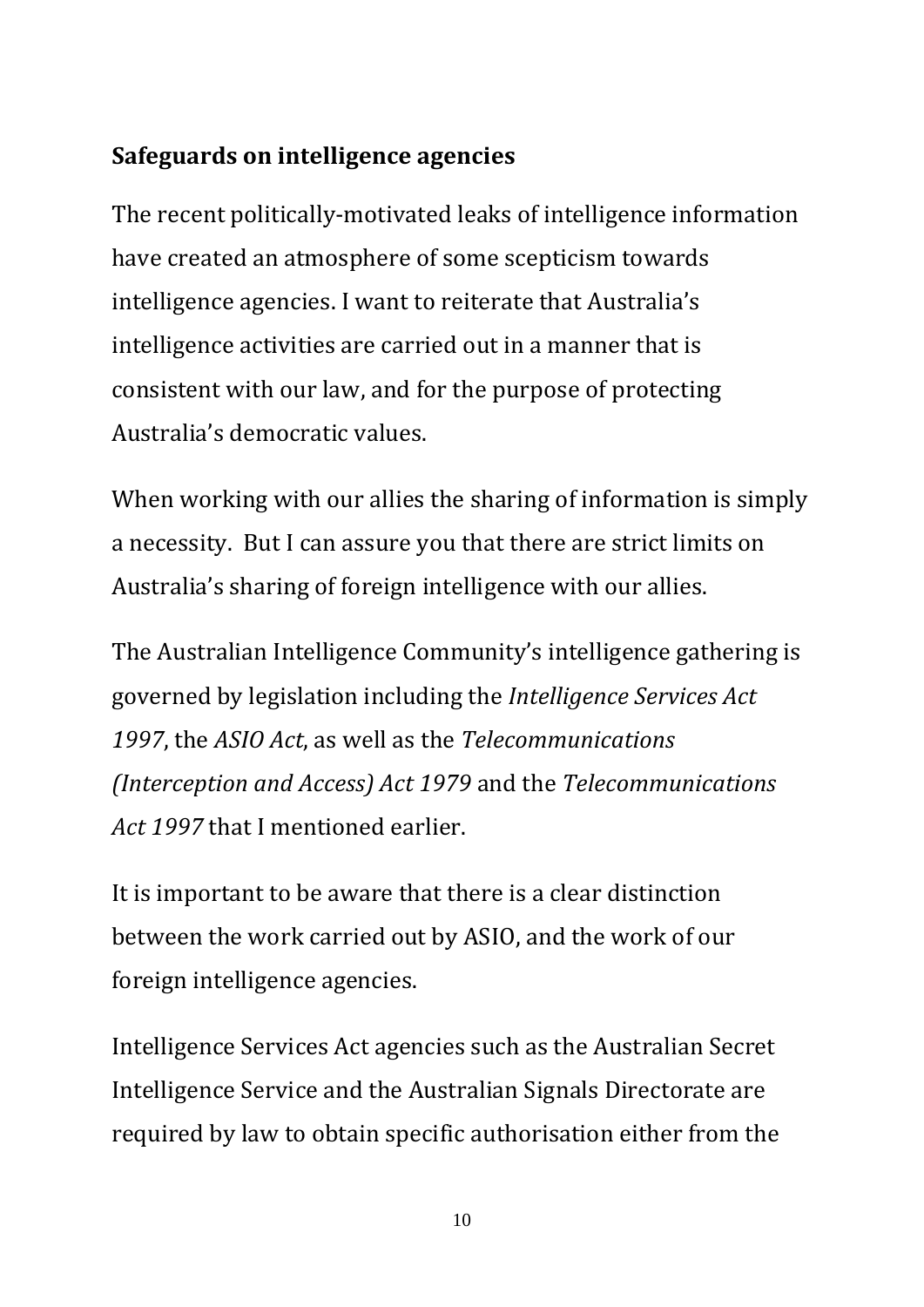Minister for Defence or the Minister for Foreign Affairs to produce intelligence on an Australian.

There are limited grounds on which a foreign intelligence agency may seek a ministerial authorisation and those grounds are laid out specifically in the Intelligence Services Act. For example, the relevant Minister must be satisfied that the particular person is or is likely to be, a threat to security.

The legislation also places limits on retaining and disseminating information that has been collected on an Australian by one of our foreign intelligence agencies.

In this way we can allow the Australian intelligence community to acquire necessary foreign intelligence, while providing protections that limit the impact on privacy of their investigations.

All of our intelligence agencies are subject to independent oversight from more than one source. The Inspector-General of Intelligence and Security, with powers like those of a standing royal commission, reviews the activities of the Australian intelligence community to ensure that agencies act legally, with probity, that they comply with ministerial directives, and that they respect human rights.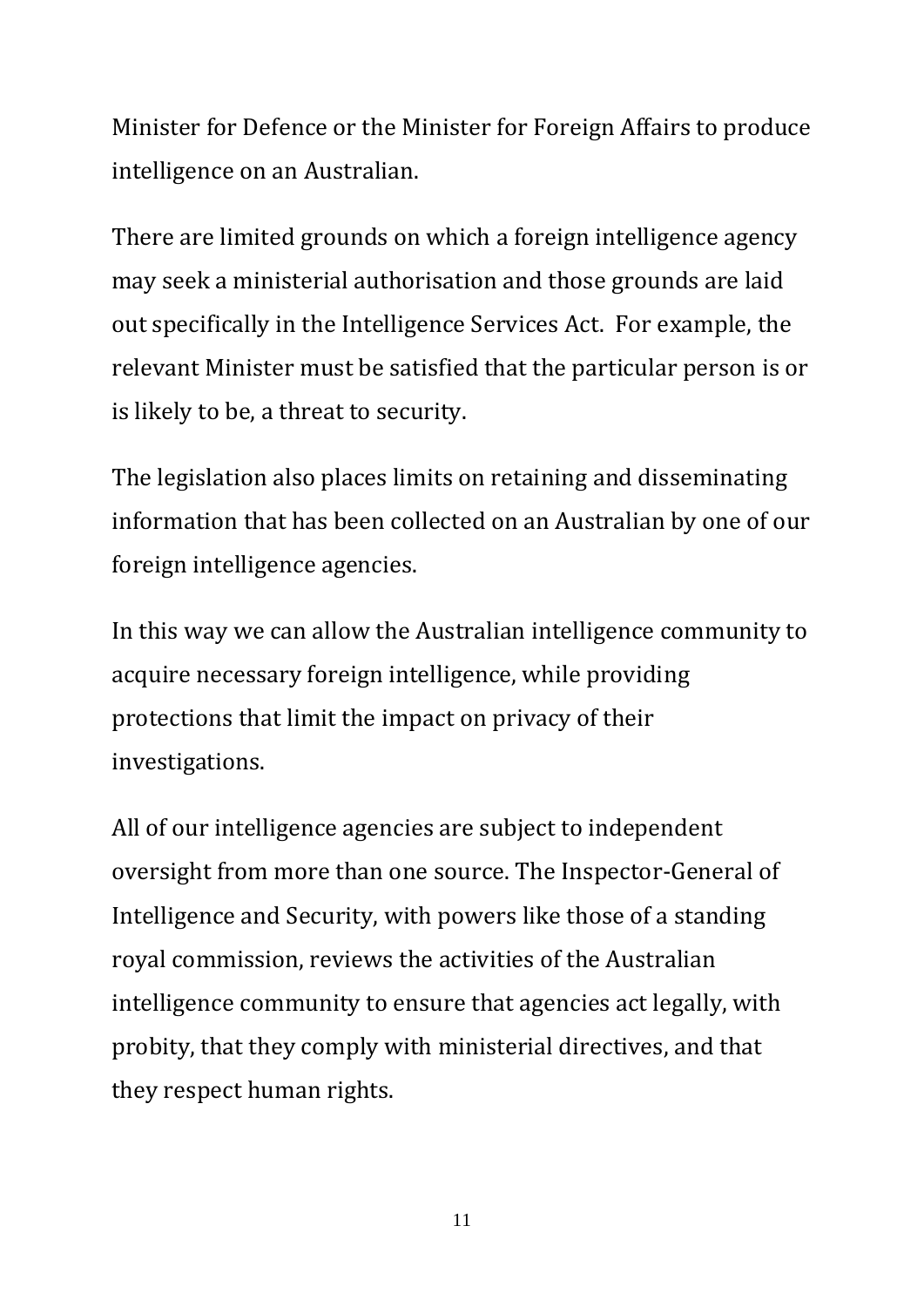In her most recent Annual Report, the Inspector-General concluded that overall she was satisfied that each agency within the Australian intelligence community understood and accepted its privacy obligations and had put appropriate measures in place to ensure that those obligations were met.

In addition to the general and significant oversight of the Inspector-General, all Australian Intelligence Community agencies are also subject to administrative oversight by the [Parliamentary](http://www.aph.gov.au/Parliamentary_Business/Committees/House_of_Representatives_Committees?url=pjcis/index.htm)  [Joint Committee on Intelligence and Security,](http://www.aph.gov.au/Parliamentary_Business/Committees/House_of_Representatives_Committees?url=pjcis/index.htm) which takes seriously its obligation to hold all intelligence agencies to the highest standards.

#### **The challenge of a changing security environment**

Our law enforcement and security capabilities must keep ahead of the techniques and technologies employed by terrorists, agents of espionage and organised criminals who threaten our national security and the safety of our citizens. New technology requires our intelligence and law enforcement agencies to adapt to these changes and find new ways of gathering and locating information.

Protecting privacy in the context of the rapidly changing national security environment is a complex task. It requires us to constantly review and reassess privacy protection in the face of evolving technology. It requires us to recognize that our security and law enforcement agencies also play a direct and important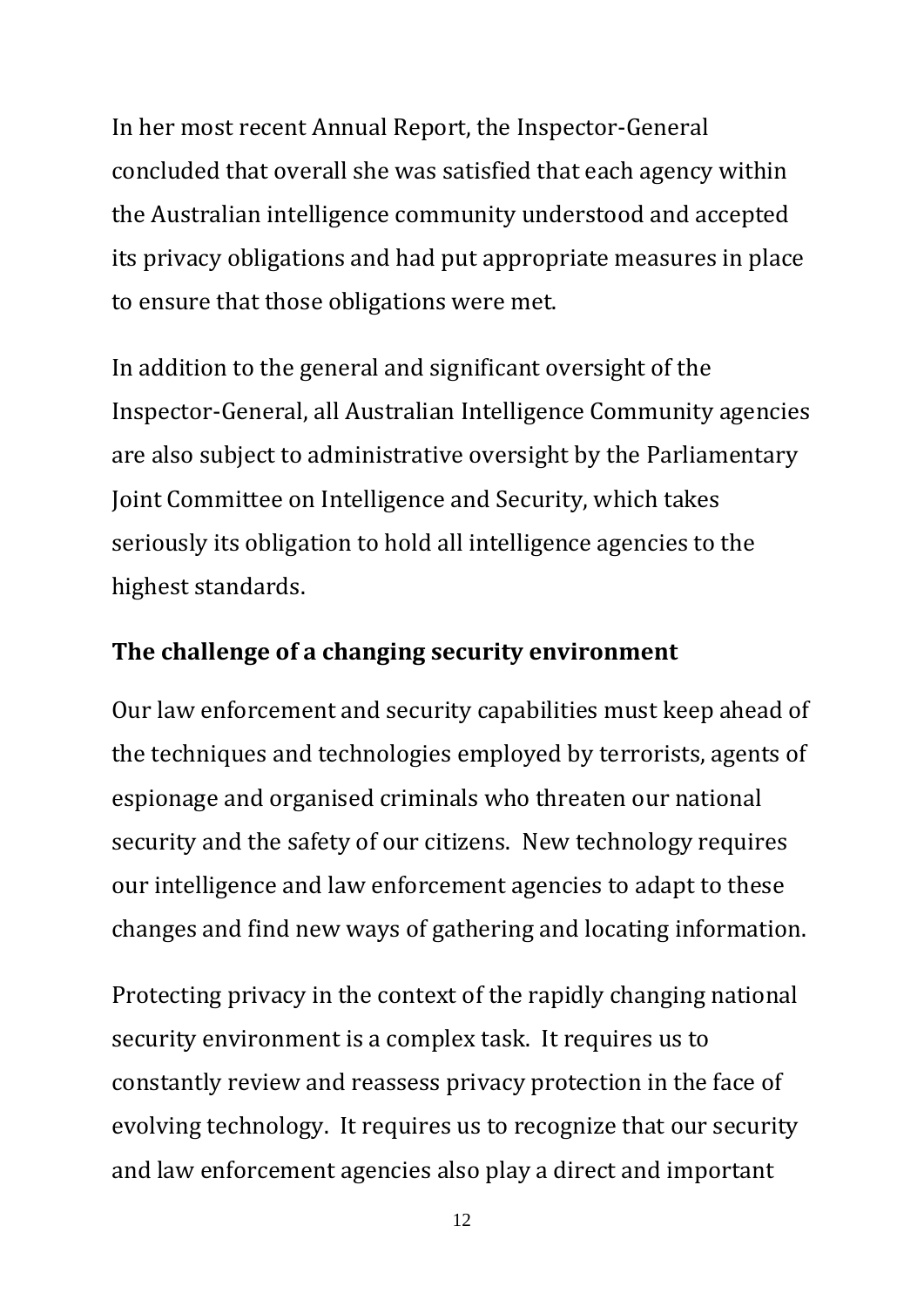role in *protecting* privacy, as they combat identity theft, cyberattacks and corporate espionage.

Protecting privacy also requires us to review and reassess the powers and tools available to our security and law enforcement agencies in response to changes in the threat environment and changes in community expectations.

Finally, it requires us to ensure that the oversight, accountability and transparency arrangements we have in place for our security and law enforcement agencies remain up-to-date and effective.

Our Government has not only built on the capability of our national security agencies, it has also developed the relevant legal framework. Over the past six years we have undertaken significant national security and privacy law reform. The Government continues to reform the law to get the balance right.

I have been struck by the silence of our political opponents on what they would do in the national security area if they got the chance. At the 2010 election the Opposition were virtually silent on national security issues. Their current policy pamphlet does have a section on counter-terrorism but it consists of only one sentence, which does not give us or the Australian public much to assess.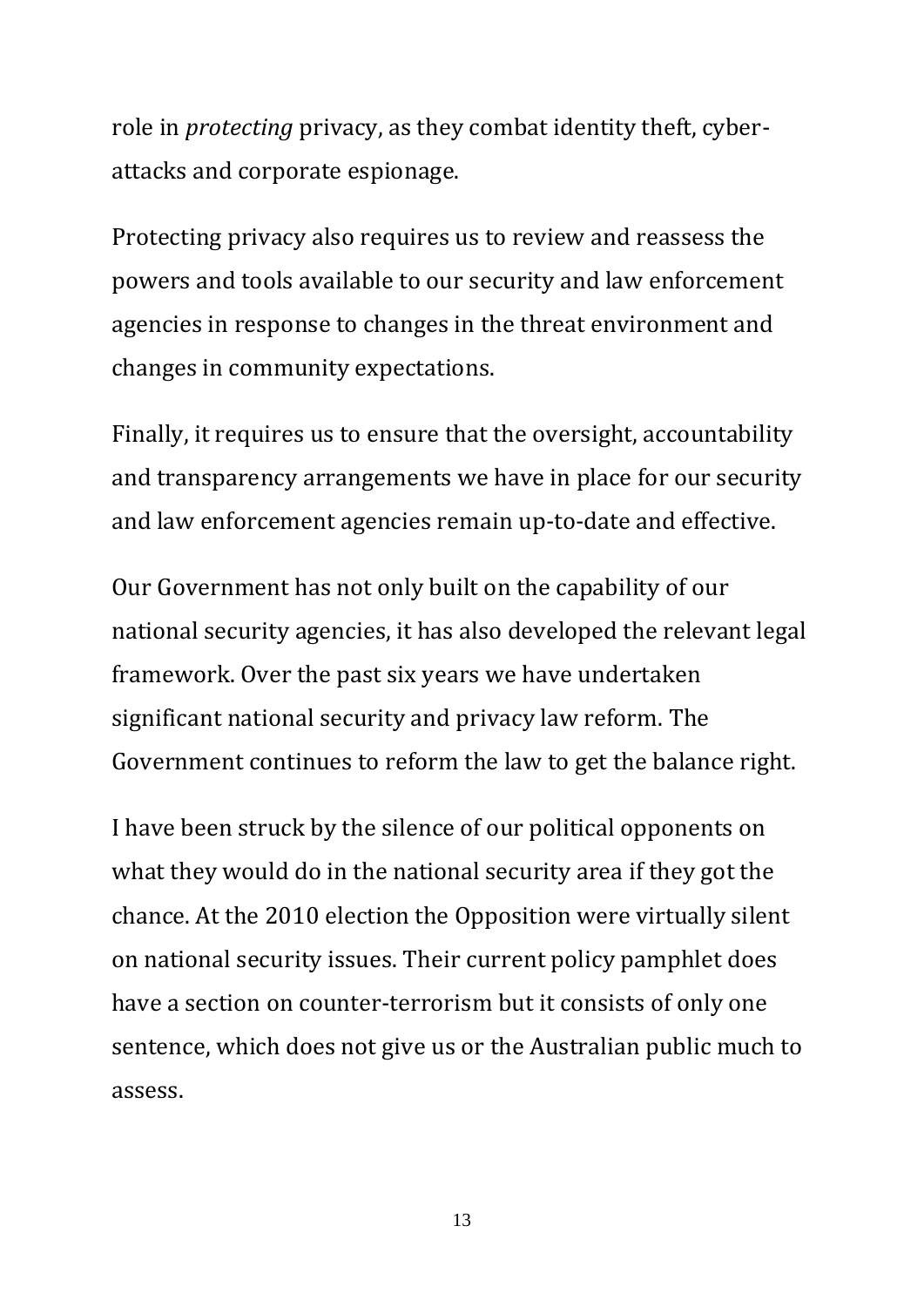I assume from the virtual silence from the Opposition that they approve of the Government's current policy settings, and the resourcing of our national security agencies.

Achieving the appropriate legal framework in this area is complex. Let me briefly outline several of the major reforms that are now under consideration.

#### *Review of the Telecommunications Interception Act*

To begin the process of responding to the security and criminal threats posed by the changing technological environment, my predecessor Nicola Roxon referred a range of national security law reform issues to the Parliamentary Joint Committee on Intelligence and Security. The Committee held a number of public hearings and received more than 5,000 submissions from Government agencies, civil society, privacy advocates and ordinary members of the public.

The Committee tabled its report in Parliament in June of this year and has made a number of recommendations, which the Government will carefully consider.

One recommendation of particular relevance to my topic today was for a comprehensive rewrite of the Telecommunications Interception Act, so that the Act, which is now over thirty years old, can provide a clearer regime of protections and powers.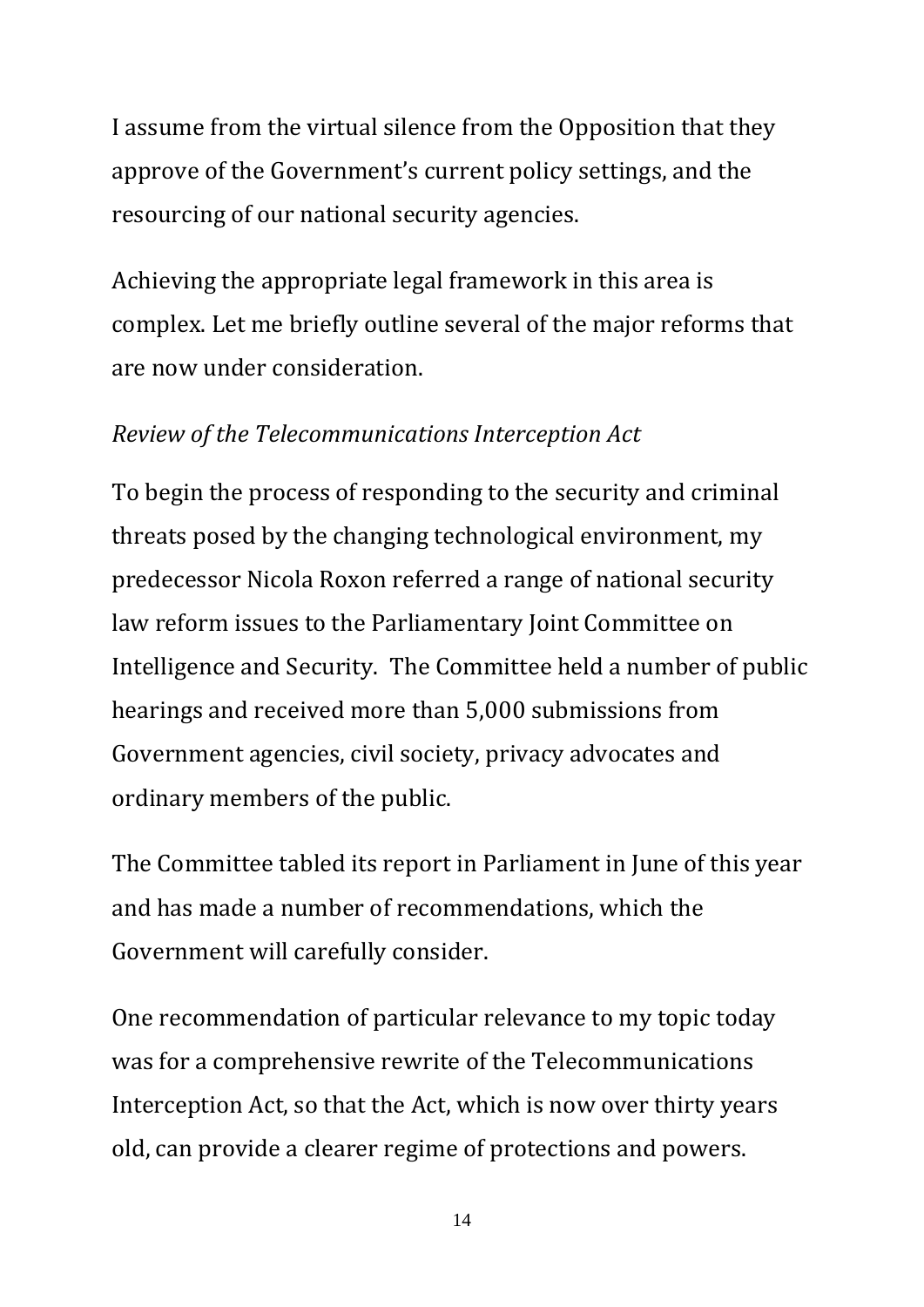The Committee's recommendation that the Interception Act be comprehensively revised is welcome, and we will work with stakeholders to develop draft legislation for further consultation. Improving privacy protections, streamlining accountability and oversight requirements and clarifying industry obligations will be key areas of review.

#### *Strengthening the Privacy Act*

Our Government has also initiated a number reforms to improve the protection of privacy in our nation. The *Privacy Amendment (Enhancing Privacy Protections) Act* will come into force in March next year, significantly strengthening privacy protections for Australians by bringing Australia's privacy regime into the digital age.

These enhancements to privacy protection are intimately linked to information security. For example, the new Act puts extra obligations on companies that send personal information overseas to ensure that such information is protected to the same standard as if it were stored here in Australia.

Companies will have to develop detailed privacy policies – which must tell consumers how their personal information is to be handled, and how to make a complaint if their privacy is breached.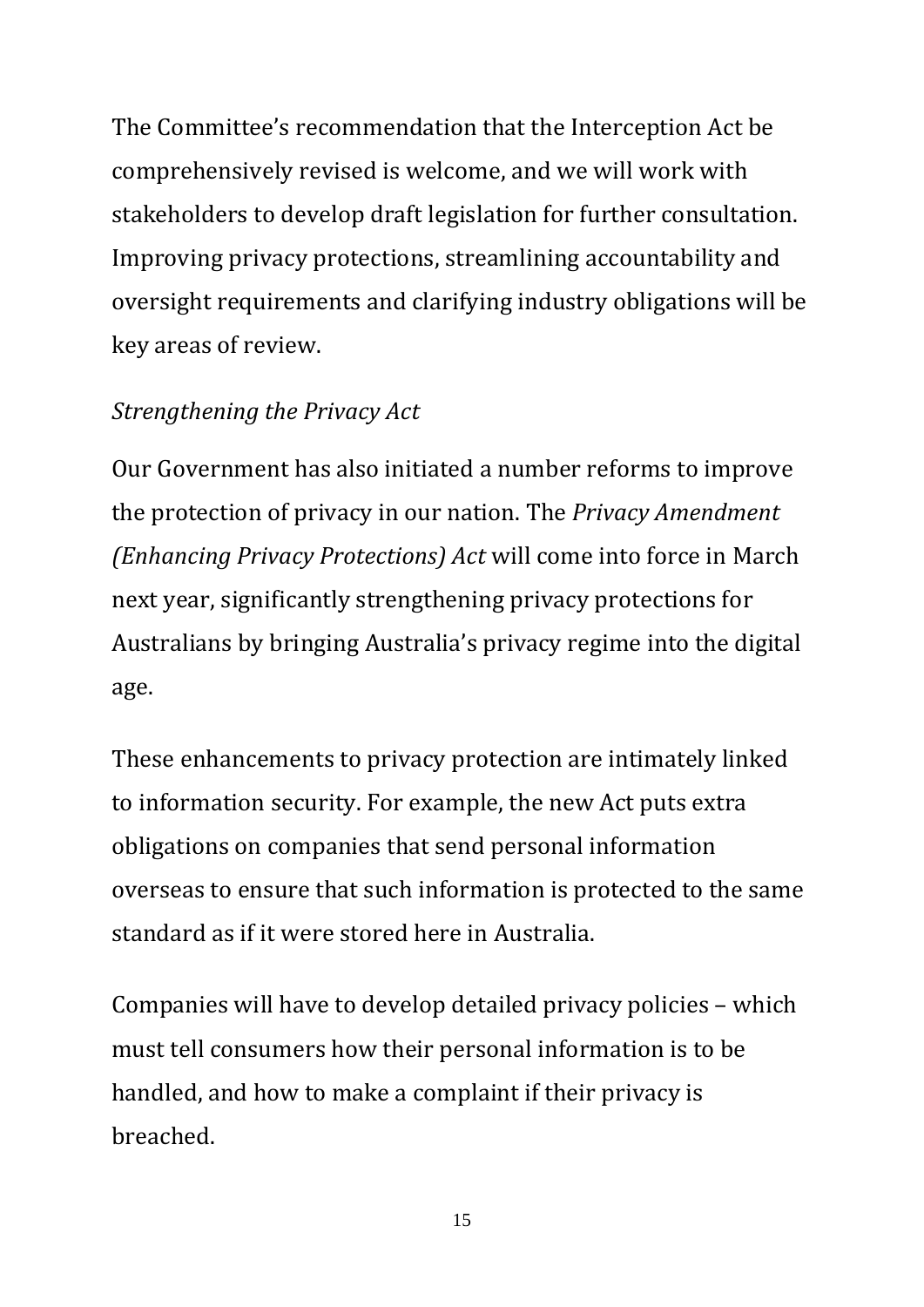In addition, stricter rules will apply to the privacy of what is defined as "sensitive information", including health, DNA and biometric data.

The Commonwealth Privacy Commissioner will have the power to get an enforceable outcome – an apology, a retraction, a takedown notice or compensation – from a court. The Commissioner will be able to apply to the courts for a civil penalty order. For serious and repeated breaches of privacy, companies may be liable for more than a million dollars in penalties for unlawful privacy breaches.

## **Boosting Australia's National Security Capability**

Finally, today I want to announce the delivery of a national security commitment that Labor pledged during the 2010 election campaign. Since that time agencies having been working on this detailed plan. I am very pleased to announce that the Government has delivered on its commitment to develop Australia's first *National Security Capability Plan*. This Plan:

- supports our unified approach to national security;
- complements the 2013 Defence White Paper; and
- supports the objectives and implementation of the National Security Strategy released earlier this year.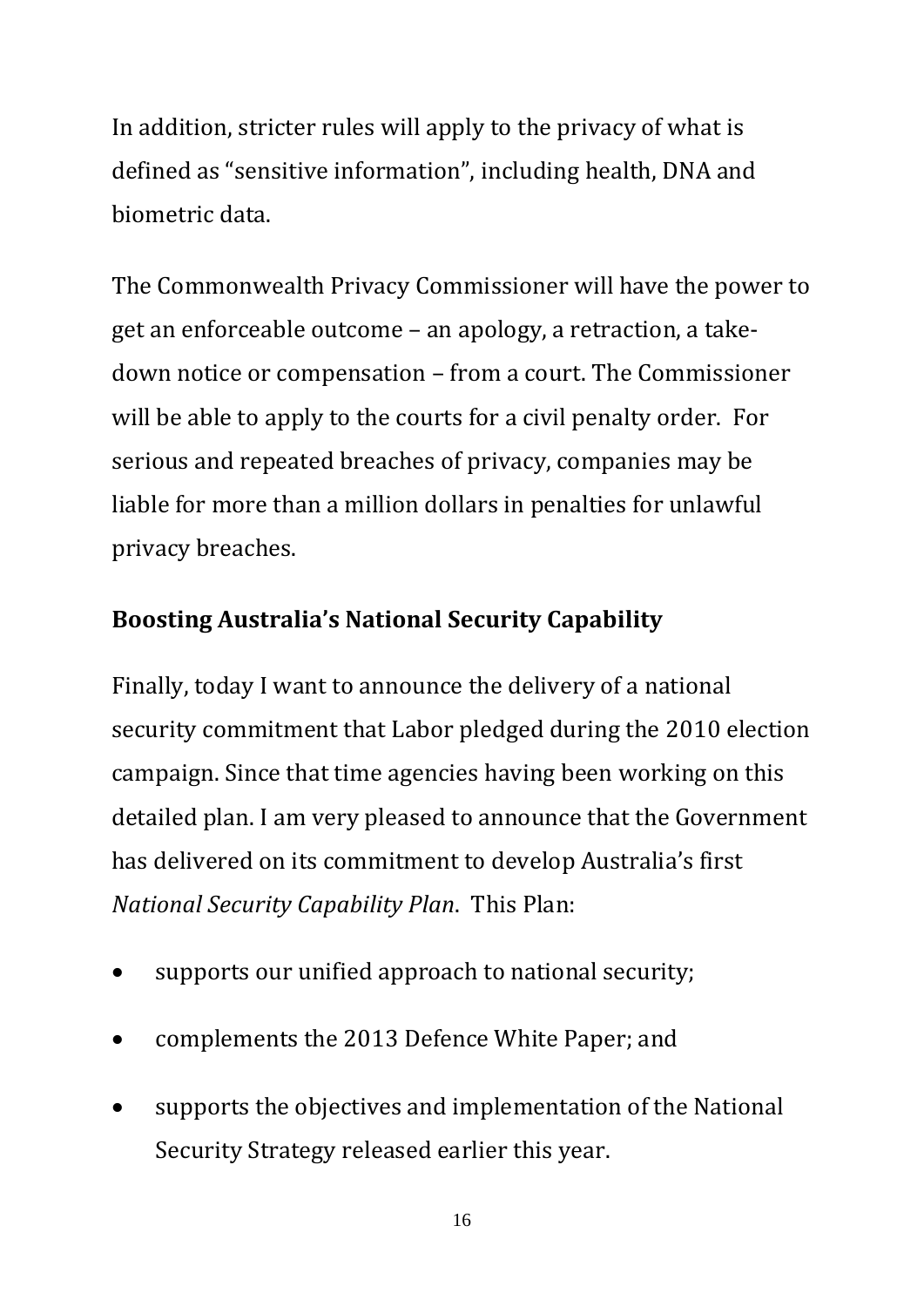The Plan provides a comprehensive view of all the tools available to Government to understand the changing strategic environment. This is vital to assist with decision making – in both withstanding and responding to threats.

The Plan will allow agencies to better direct their collective capabilities – not only to adapt and respond to threats, but also to harness opportunities.

The Plan will be used to analyse our current capabilities and facilitate better, collective forward planning. This will then facilitate the identification of areas for collaboration and improved interoperability.

In conjunction with the Plan, we are also implementing a framework for our national security fusion capability. This will support greater collaboration and interoperability, which will assist agencies in adapting quickly to the changing threat environment.

As I am sure you appreciate – both the *National Security Capability Plan* and the framework to support our *National Security Fusion Capability* – are classified documents.

However, it is important to provide Australians with a better understanding of our national security arrangements. To that end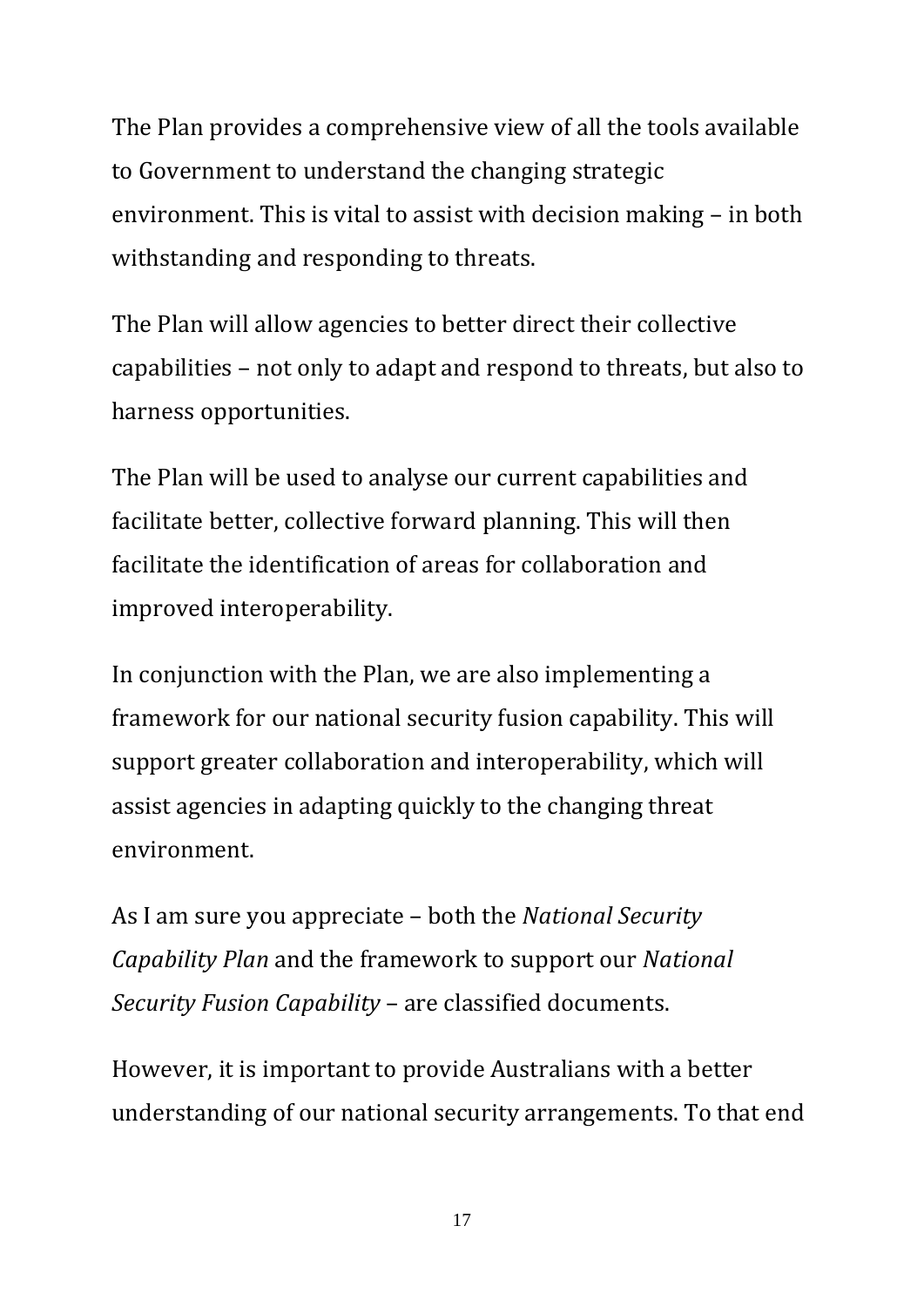I am very pleased to launch the first *Guide to Australia's National Security Capability*.

This Guide provides an introduction to Australia's approach to national security and the capabilities that enable our agencies to achieve their critical objectives.

For the first time in one document, the Guide also describes the functions performed by the national security community, and the capabilities maintained by each agency.

It also includes a strategic statement of Australia's capabilities for each national security function, and highlights ways in which agencies are working towards the five year priorities identified in the National Security Strategy. I would like to take this opportunity to commend the efforts of the national security community in developing a more coordinated approach to meeting our national security challenges.

### **Conclusion**

Protecting all of our citizens from threats to our national security and criminal activities is a complex and constantly changing task. It requires us to constantly review and reassess the effectiveness of the tools being used by our agencies to secure our nation, and at the same time to ensure the appropriate protection of the